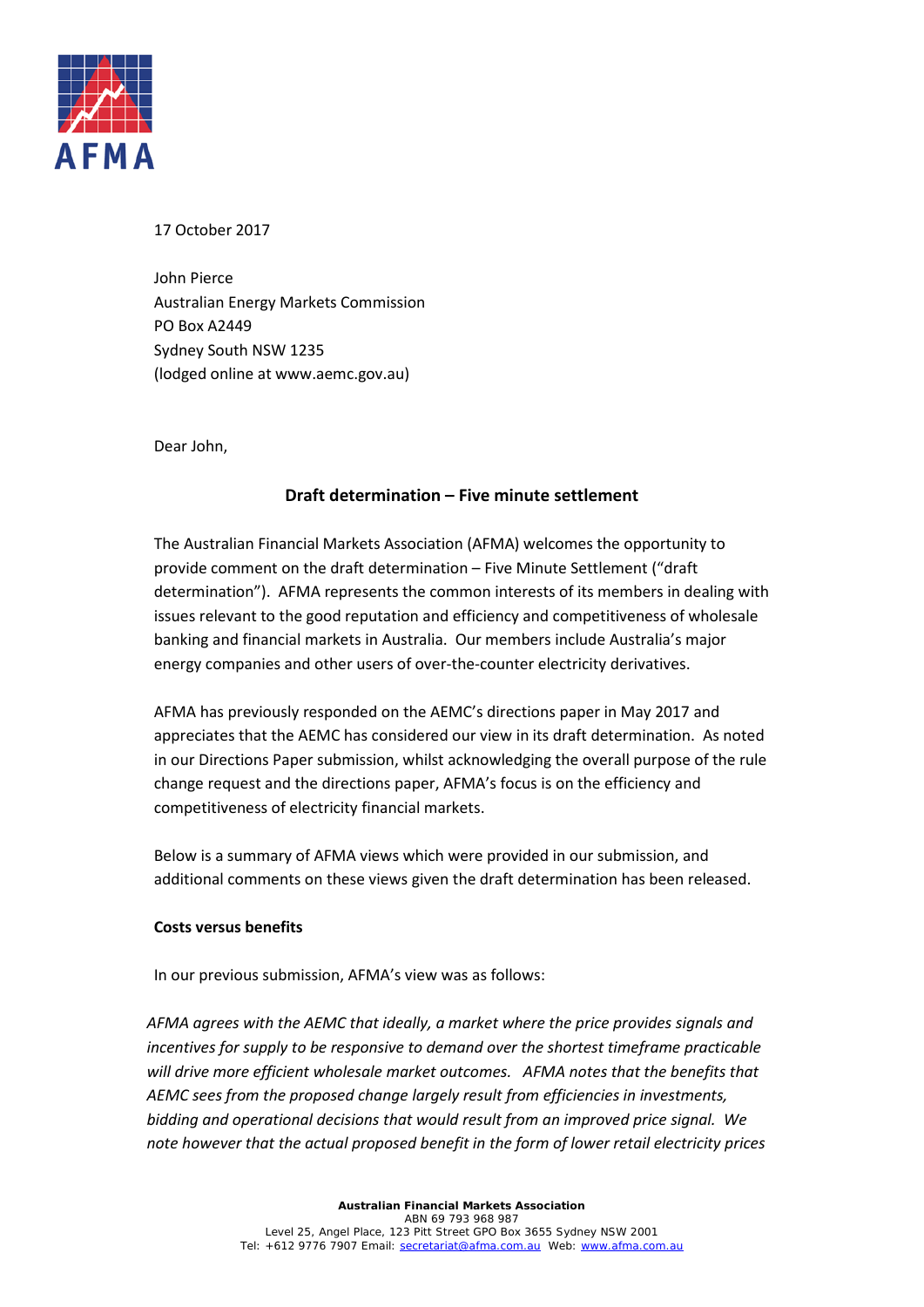*is largely theoretical, and will be dependent on actual participant behaviour once 5 minute settlement is implemented. The effect on retail electricity prices may be different over the short, medium and longer term.*

*This theoretical expected long-term benefit must be weighed against the not insignificant expected costs that will be incurred by market participants, both initial and ongoing, in order for the AEMC to determine if there will be a material net benefit from the proposed change.*

The AEMC acknowledged AFMA's view on page 22 of the draft determination. We note that the AEMC retains the view that aligning dispatch and settlement at five minutes would have significant enduring benefits which will quickly outweigh the one-off and any ongoing costs. However, we remain of the view that the actual proposed benefit is largely theoretical, and will be dependent on actual participant behaviour upon implementation.

## **Financial market liquidity**

In our previous submission, AFMA's view was as follows:

*In determining the overall costs of such a change, the AEMC should be particularly mindful of the potential negative effects on financial market liquidity of such a change, as well as the potential for increased prices in financial market contracts for an extended period of time. Whilst the AEMC's focus in the directions paper has been on the effect on liquidity and prices of the cap market in particular, we contend that the potential effect on swaps and futures is just as important and potentially will involve additional costs.*

*Given these potential negative liquidity and cost effects, AFMA suggests that the AEMC gives further due consideration and undertake further analysis with respect to this issue before making its draft determination.* 

The AEMC acknowledged AFMA's view on pages 47 and 48 of the draft determination. However, the concerns expressed in this view appear to have not been addressed in this determination. As per the directions paper, the AEMC's focus in its draft determination has been on the cap market in particular. The potential negative effects on financial market liquidity and potential for increased prices in financial market contracts has not been given the due consideration and further analysis that AFMA suggested.

## **Transition period**

*With respect to a transition period if implemented, AFMA member views are mixed in this regard, but most consider that a three year period is too short, and a longer period would be preferred.*

The AEMC acknowledged AFMA's view on pages 106 and 107 of the draft determination, as well as the individual views of some members of AFMA which added support to our view. We note that the draft determination has set a transition period of three years and seven months, which is slightly longer than the three years suggested in the